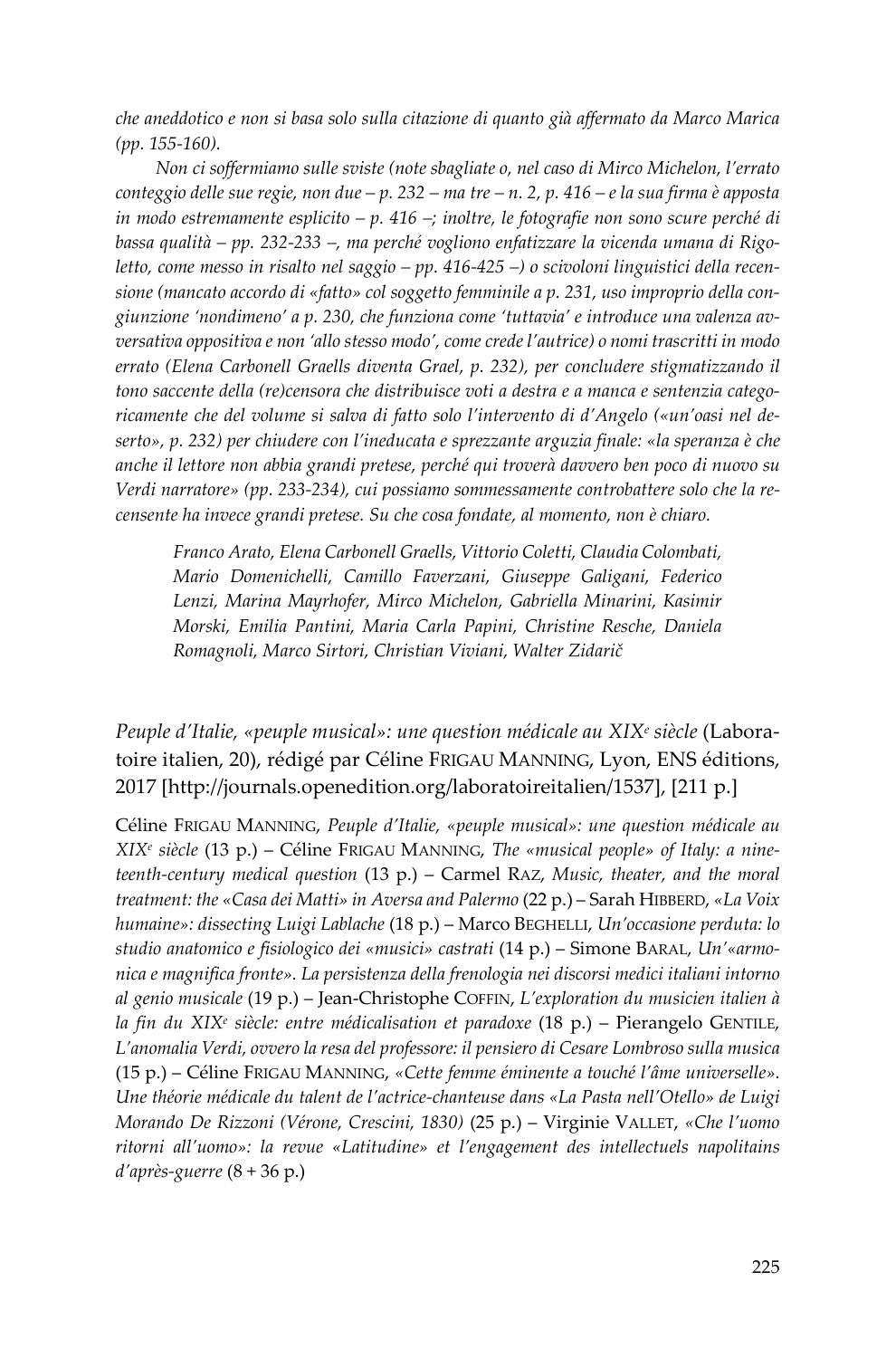This volume unites contributions in French, Italian and English by historians of nineteenth-century music, medicine and Italian culture. Taken together, they intersect interestingly with various current scholarly concerns within and beyond musicology: in common with recent work by the musicologists James Davies and Martha Feldman, for example, several of the authors pursue questions of what modern scholars can know about the physiology of past voices and responses to music, drawing on diverse sources including historical medical accounts.<sup>[1](#page-1-0)</sup> More broadly, and implicitly for the most part, the authors' interests also connect with issues that have recently been explored at length without reference to music: a concern with representations and mediations of national or regional communities (here, Italians and their Others)―particularly in terms of categories such as self and other, universal and particular, 'primitive' and 'modern'―creates affinities with historical work influenced by the fields of postcolonial and subaltern studies.[2](#page-1-1)

Frigau Manning's introduction―printed both in French and in an English translation by Nicholas Manning―surveys selected early nineteenth-century ideas about the relationships among music, Italianness and medicine, with attention to how such writings were associated with their specific time and place, while also reflecting a mix of older and newer transnational trends in scientific and medical thought. Indeed, a strength of the volume as a whole is this alertness to particularities of time, geography, mobility and politics, for example in the relationship between Paris as a scientific and musical capital and an Italy (before and after unification, given the volume's historical span) that might variously be understood collectively, regionally, or in terms of a more developed North and a more 'primitive' South.

The individual essays' topics fall largely within the first few and last few decades of the nineteenth century; the earlier ones move between Parisian and Italian contexts, while the later period is represented primarily by the music-related ideas of Cesare Lombroso (1835–1909). In the earlier group, Carmel Raz considers the uses of music, theater and dance in the renowned asylums at Aversa and Palermo, explaining how international discussions by medical professionals, tourists and travel writers (among

<span id="page-1-0"></span><sup>&</sup>lt;sup>1</sup> See J[ames] Q[uail] DAVIES, *Romantic Anatomies of Performance* (Berkeley: University of California Press, 2014); Martha FELDMAN, *The Castrato: Reflections on Natures and Kinds* (Berkeley: University of California Press, 2015).

<span id="page-1-1"></span><sup>2</sup> See, for example, Roberto M[aria] DAINOTTO, *Europe (in Theory)* (Durham and London: Duke University Press, 2007).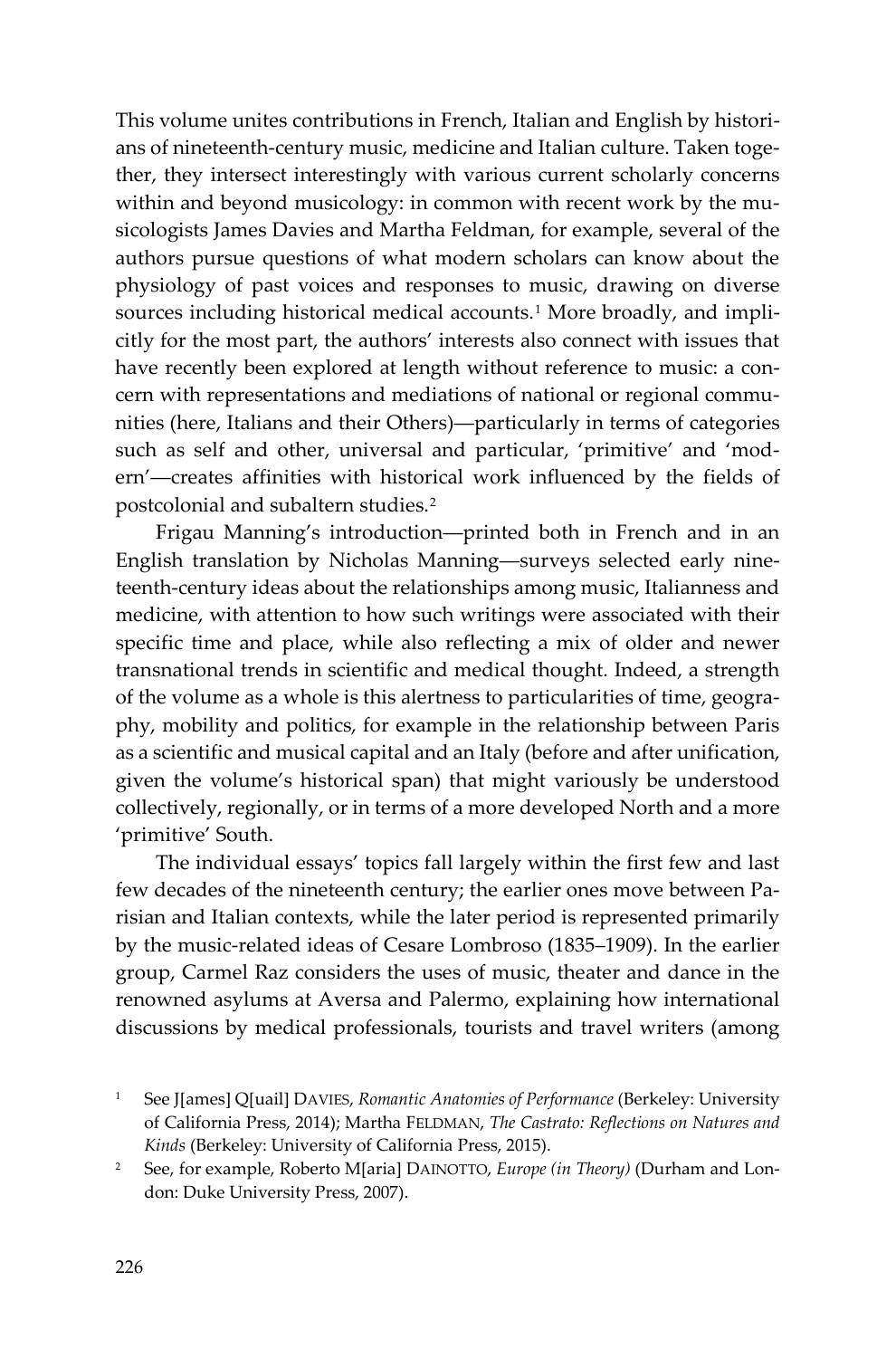others) of these practices engaged, as Raz puts it, 'explicit cultural fantasies regarding the sensitivity of Italian minds and bodies' (49). Sarah Hibberd uses the Act II bass duet from *I Puritani* as a window onto a widespread scientific fascination in 1830s Paris with inaudible and/or invisible aspects of music-making. Drawing on contemporary accounts of the duet's singers and early performances, Hibberd argues that through various musical features, the duet 'effectively puts Lablache's voice under a microscope, bringing to the surface its timbral components, "performing" scientific discovery' (8). Marco Beghelli also departs from an interest in scientific investigations of singers, but his central insight is that castrati were surprisingly absent from such anatomical studies, despite their iconic status in Italian music history. Instead, in historical academic discussions of castrati, Beghelli identifies an orientalising trope, already longstanding by the early nineteenth century, whereby authors drew examples from the past, or from Africa and the Middle East, even as Beghelli suggests that these descriptions, ostensibly about politically oppressed castrati abroad, might in fact be modelled on Italian singers.

Simone Baral's essay bridges the earlier and later periods of the volume, considering phrenological investigations of two death masks of Vincenzo Bellini (dating from his death in 1835 and his exhumation and translation from Paris to Sicily in 1876), in relation to the localist sentiments at work in the late-nineteenth-century obsession with repatriation and scientific investigation of corpses. Frigau Manning's contribution comprises a detailed introduction and new French translation of *La Pasta nell'Otello*, an 1830 Veronese publication presenting a fictional conversation, imagined by its author Luigi Morando De Rizzoni, among five characters who discuss Giuditta Pasta's recent performances in Verona at exceptional length, exploring the author's interest in vocal music's universal and/or specific physical and moral effects (readers can also access the original Italian document via googlebooks). Finally, Jean-Christophe Coffin and Pierangelo Gentile evaluate the musical interests and the limitations of Lombroso: Coffin offers a broader overview of the idea of genius in relation to music and madness, as well as factors such as heredity and climate, in Lombroso's thought and that of his contemporaries; Gentile focuses on Lombroso's extensive writings on Verdi in the wake of *Falstaff*, which were preoccupied with the relationship between an artist's age and creative powers or degeneration, and the idea of the sane genius – an anomalous figure in Lombroso's view, inexplicably epitomised by Verdi into his old age.